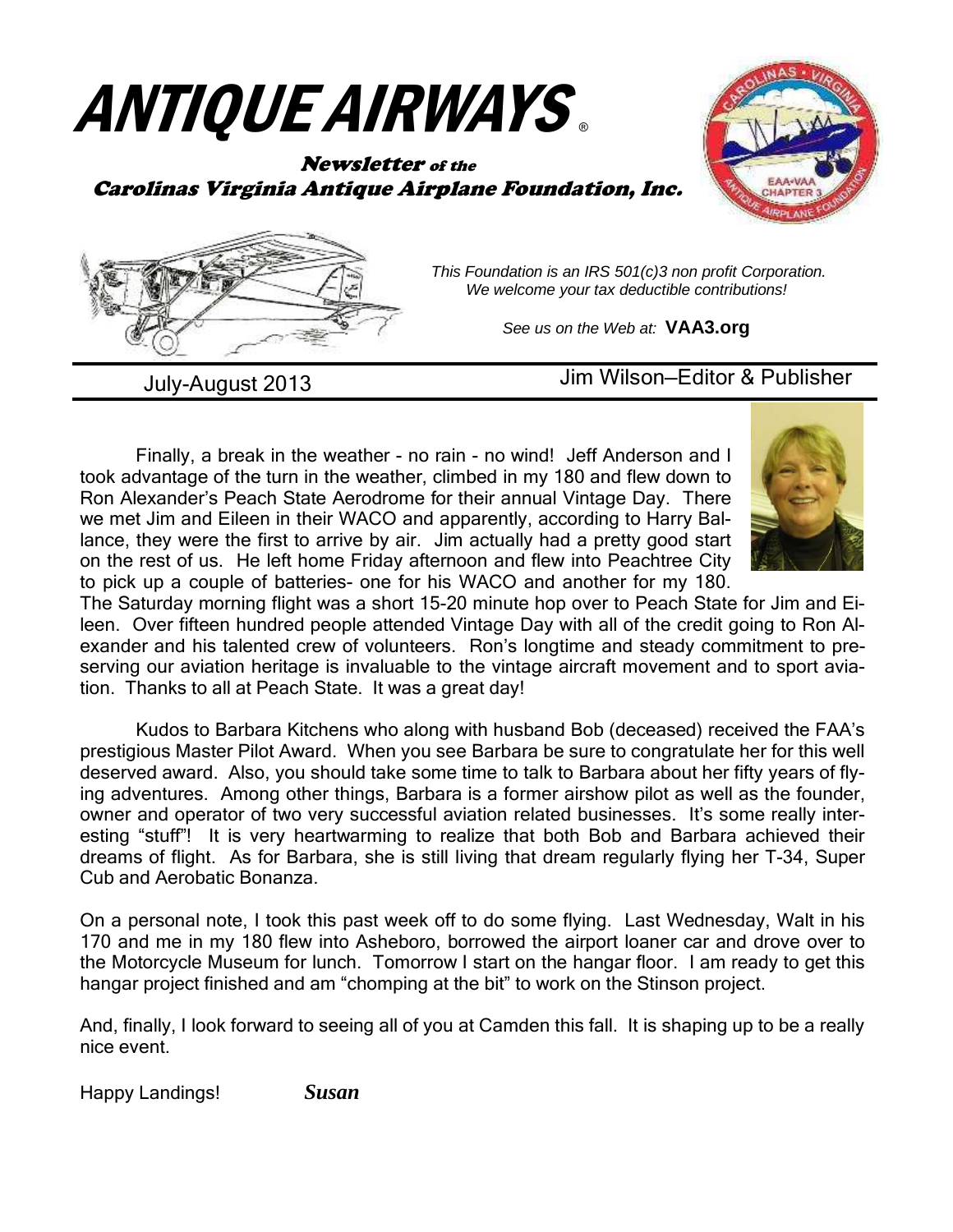## **News that was News to Us…**

Tim Brown of Spartanburg, SC won the *Grand Champion Warbird* Trophy at Lakeland this year! Bet you're glad they stopped burning the grass! Congratulations!

## **Fly-Ins & New Members!**



The Sport Aviation Association put on a really nice fly-in at Bamberg, SC. Most of the area members attended along with some





people on the way to LAL. Kurt Von Graff's *Dry Swamp Escadrille* arrived and delivered two new members: John Subbe, Orangeburg, SC from shown here with his new Luscombe and BE Stevenson (Rt) from Allendale, SC. with his 7AC Champ...and our favorite recruiter, Kurt. The DSE makes all the local fly-ins, Camden, etc. Two great

additions! Welcome!

 On June 1, several member attended Vintage Day at Ron Alexander's Peach State Aerodrome (GA2). This is always a great day of neat people and old airplanes. We got to witness **Barbara** and her late husband, Bob Kitchens receive The Wright Brothers Award from the FAA. Congratulations! To celebrate, Barb flew her T-34 in the Parade of Flight...on the back cover...while Harry Ballance and his grandson flattened my tire.





 On June 2, another bunch attended the SC Fly-In Breakfast Club meeting at Joe and Jean Witt's Palmetto Air Plantation (SC41). Here is Jean and Joe with their grass cutter, **Bobby Jonte**. ..Also...Thank you Joe for making a run of CVAAF stickers...Ya'll register at Camden and get one!

(Photo of Barbara courtesy of Candler Field Museum)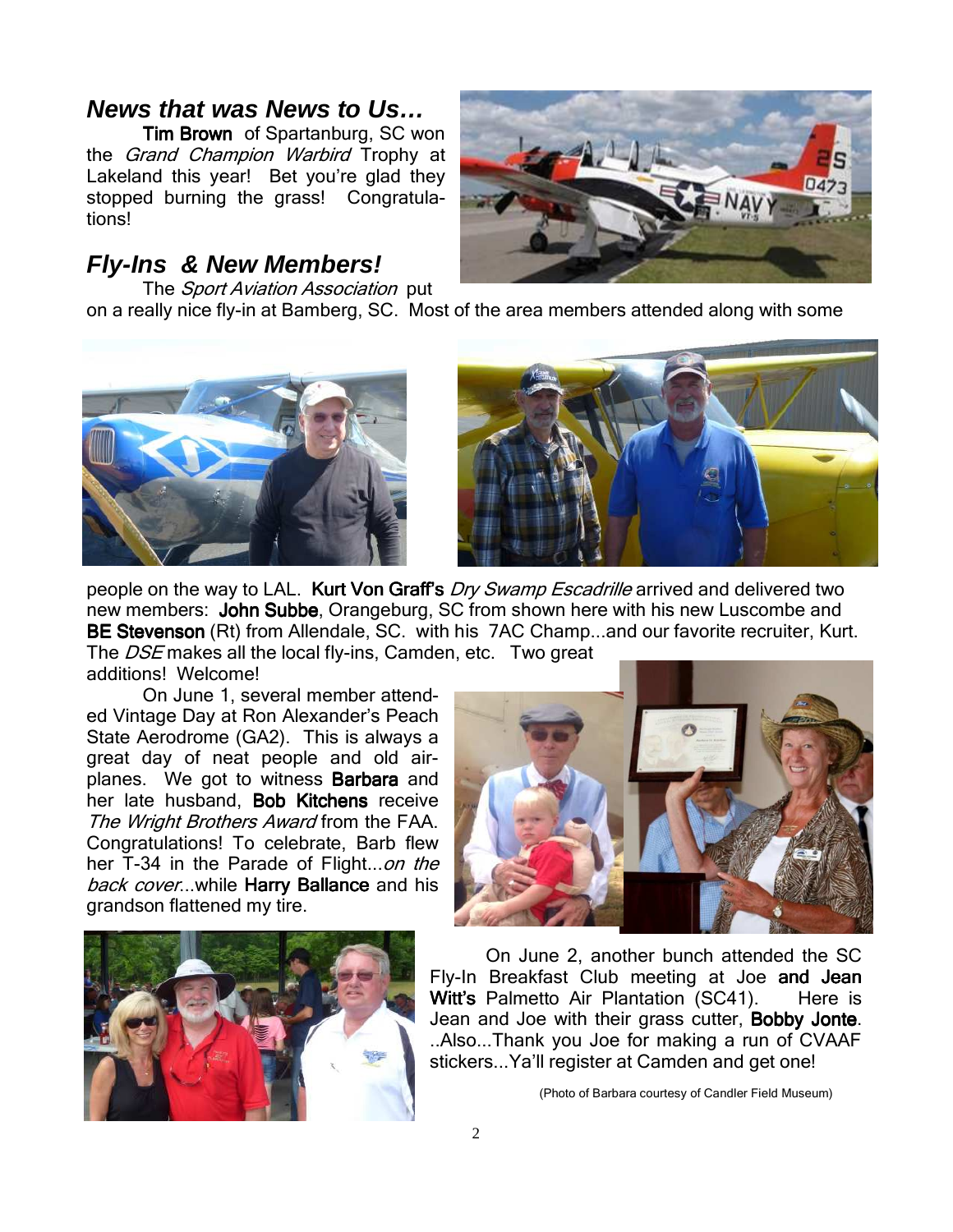## **Go West...but stop in Colorado…**

This March, I was invited to go to Ft. Lupton, CO, and work with **Bob Coolbaugh, Andrew** King and other volunteers at the Vintage Aero Flying Museum. I had no clue about any of this



with the exception of having seen the video *Mission:* Dawn Patrol... all about flying the museum's Fokker DR1, DVII, and DVIII to a Dayton WWI fly-in. Our mission was to work on a reproduction SPAD XIII being built in the colors of James Norman Hall, a well known member of the Lafayette Escadrille, and even better known author who collaborated with Charles Nordoff in writing the story of the Escadrille and the *Mutiny on the* 

Bounty books. Here is Bob in action on the SPAD Cockpit sheet

metal trying to get me to get back to work on my job...doing a Top OH on the right side up Ranger engine in the museum's Fokker DVII.

 As some of you know, getting to any cylinder on a Ranger engine is a career choice….at least here it didn't need to be

done upside down. After waiting for the return of freshly car-

bided cylinders, Eileen and I returned in late April to put it all back together. After all that work, I was also forced to fly the

airplane. Forward visibility consists of seeing the butts of two Spandau machine guns and a fuel gauge. The airplane flies really well...about

like most thirties' open biplanes. It was a great experience and not as attention getting as Bob's first flight...his was the first leg of a cross country from Ft.. Lupton to Ohio. I could at least dig a hole at home base..

The Vintage Aero Flying Museum is a rare historical gem. It is probably the world's leading collection of WWI aviator records, uni-

forms, and personal WWI memorabilia in existence. It was collected by Dr. James Parks and is now curated by his son, Andy. They have several replica WWI airplanes to interest the general pub-

| and<br>Hour                                            | Direction.<br>and<br>Velocity | Machino.<br>Type and<br>Na. | Passenger           | Time                    | 5nd Aviation Instruction Center, Leaoudun, Trance.<br>Course | <b>Remarks</b>                     |
|--------------------------------------------------------|-------------------------------|-----------------------------|---------------------|-------------------------|--------------------------------------------------------------|------------------------------------|
| 7/10/18<br>5:30P.M. None                               |                               | Nieuport Testary            |                     | 60 min / 50             | Field                                                        | Instruction on L<br>Meter Doubles. |
| 'OOAM.<br>4122118<br>10:00 A.M. Brick Type 85<br>23/18 | Weal<br>$W_{c3}$ $\tau$       | Nicaport                    | Solo 30min 200<br>m | $15$ $min$<br>$10 - 10$ | ලා<br>Field<br>4<br>Field                                    | I Landings.<br>JLandings.          |

lic...but the display of individual aviators effects of all countries and services plus the back room collection is beyond belief.

VAFM is located at Platt Valley Airpark (18V) a short distance (for the West) from DIA and metro Denver. VAFM.org has the details. Airfield Commander is Marilyn Taylor, who also owns the *Eagle's Nest* assisted living home *on the airfield*. If you want to go somewhere and be around us type people, and take the chance of dying from good food and kindness… it's for you. We know, it's where we stayed while working for the museum.. This is not the end of the story...more next time.



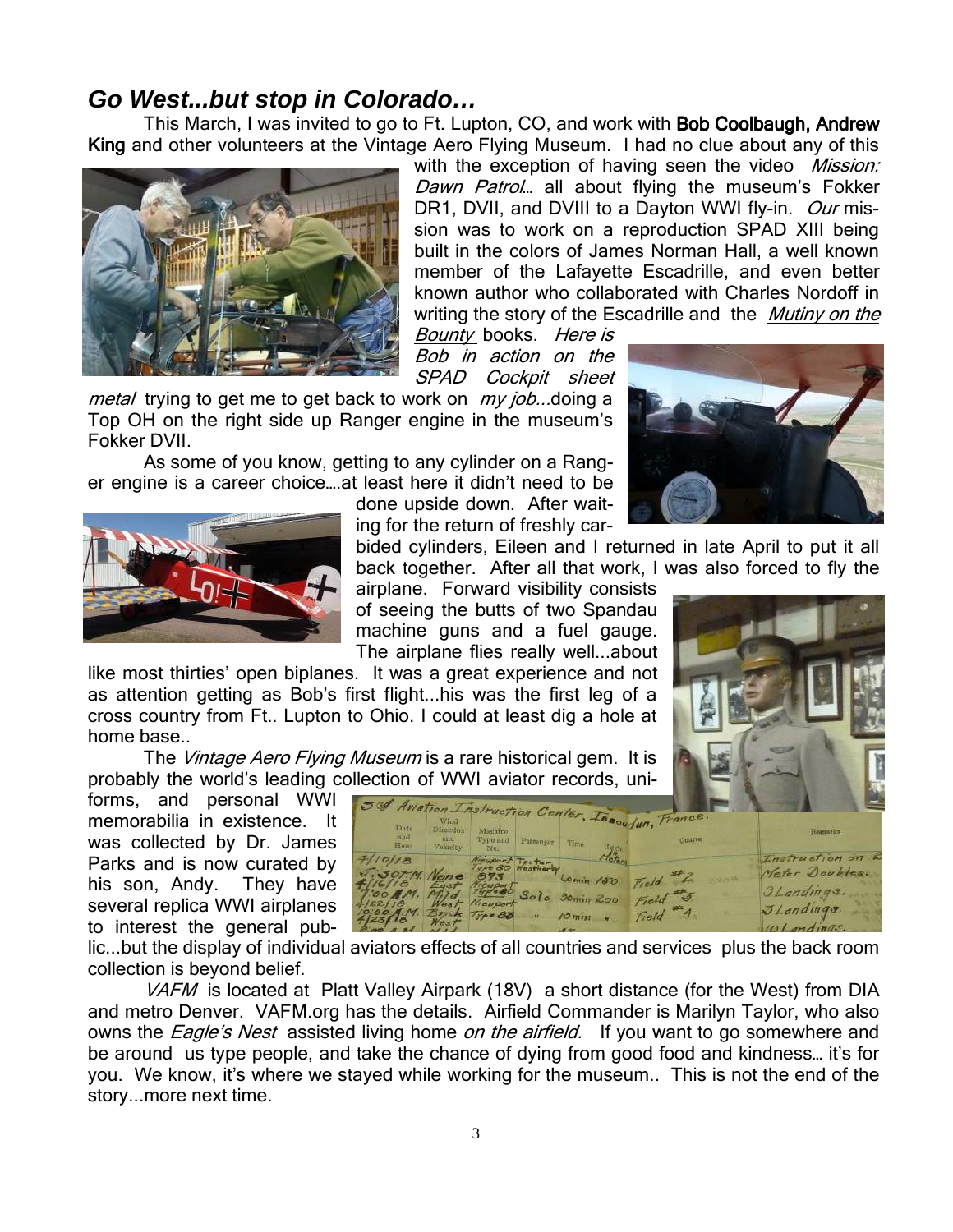#### **Roxboro—Our Best 66% Fly-In!**

 Getting there early was the name of the game this year. Folks that normally arrive on Friday had all arrived by late Thursday. First of all, we had a great time getting together on the ramp and then going to eat at Burritos Be Us. Secondly, I think we were all keeping an eye on a high pressure area that was keeping its finger in the dike of a big blob of bad stuff.





 The next morning was fine, albeit a little windy,..more than adequate for the trip over to a day at Lake Ridge Aero. This is just a great grass airfield with lots of activity ...both flying and

building. The residents put on a an absolutely great cookout for us. We just can't thank y'all enough for a great time!



Photos: **Randy Smith**—one of our hosts at Lake Ridge; **Andre Robert, Tom Callender, Bob Barrows, and Linda Terpin** working up an appetite; **Sara Parmenter** gets me back to Roxboro in the Waco; **Winn Baker** being interrogated by the Gang of Seven & Friday Night Dinner at the Homestead. A great day!

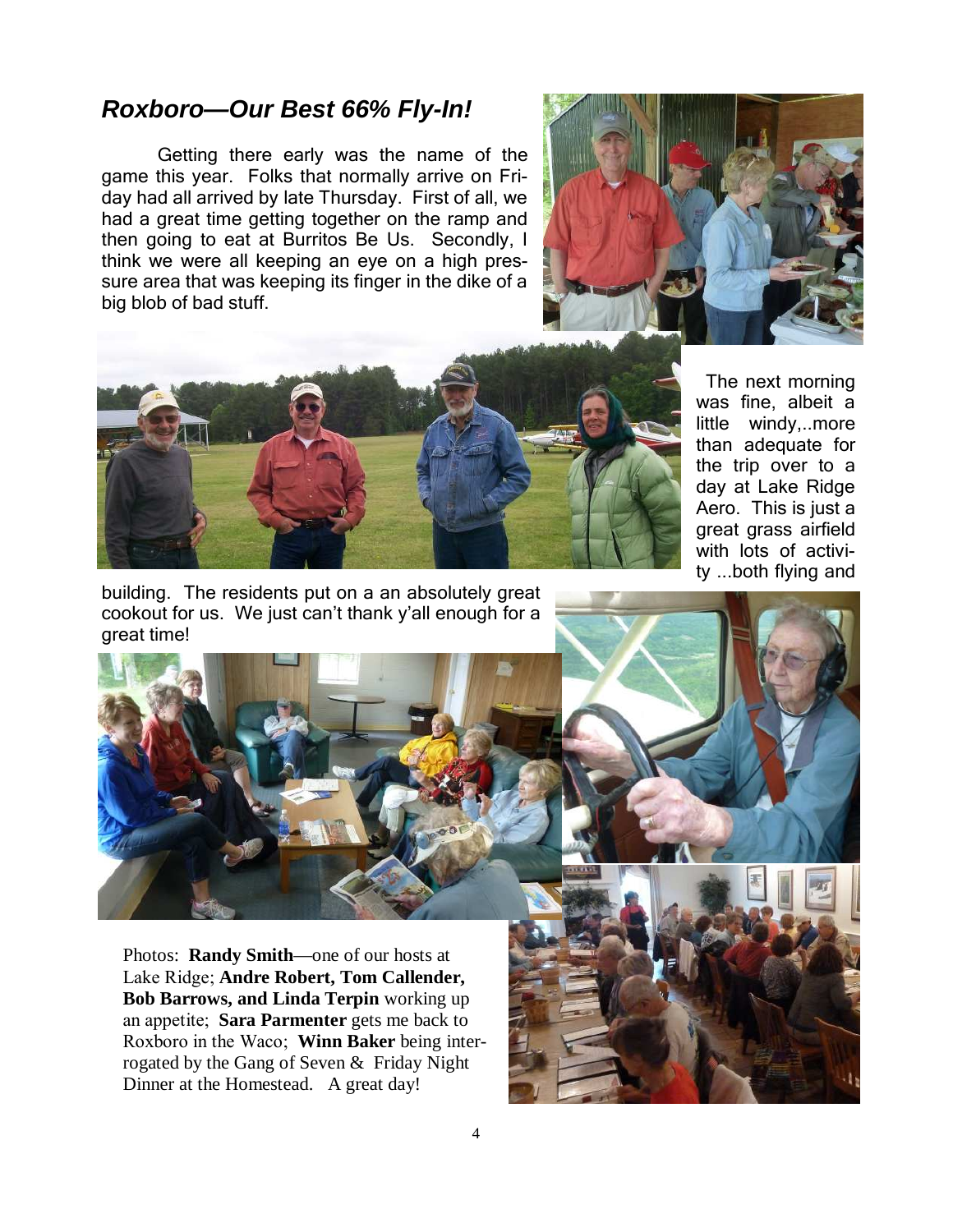#### **...and then there was Saturday…**

 It was a little cold, a little more windy and cloudy, even worse in Virginia, and the finger had come out of the dike south of us... and it showed not a sign of improvement. By noon, we saw the handwriting on the wall and Susan quickly decided it was time to pull the plug. We simultaneously ate, cancelled the evening dinner and held auction. It all went like we had practiced it! The auction made a pile of money for the Chapter. One of the big profit items was John Barksdale's jacket that he left at the fly-in last year. The Sweikars looked really cold even before that flew into the face of uncertain ceilings and a strong headwind! The Givens and Wilsons arrived back home with minutes to spare before getting marooned for a week. All things considered, it was a very successful fly-in.



 A big thank you to the fly-in volunteers, the folks at Lake Ridge, the members that contributed to the auction, and to all those that turned out in less than spring-like conditions. The weather remained somewhat stable in NC for the remainder of



Saturday and a few people were arriving when a bunch of us were evacuating. We certainly apologize if you ar-



rived at a disappearing act or if you paid for transportation or incidentals at registration. IF so...let us know at Camden and we will make it right.

**Richard Murdock's** Piper J-4 Cub Coupe, with its very original looking cockpit. Yes, he is happy about it!



**Jack and Glinda Hill** sans airplane. Jack had just gotten a haircut...they took a little off all six sides. To prove he really does have holes in his head, he just bought another Cabin Waco biplane to go with his UPF-7. ...which we will see at Camden.

Camden this year will be same general plan as last year..Thursday Early Bird dinner, Fly-Out to Timmonsville on Friday, dinner Saturday night. ...but with better weather….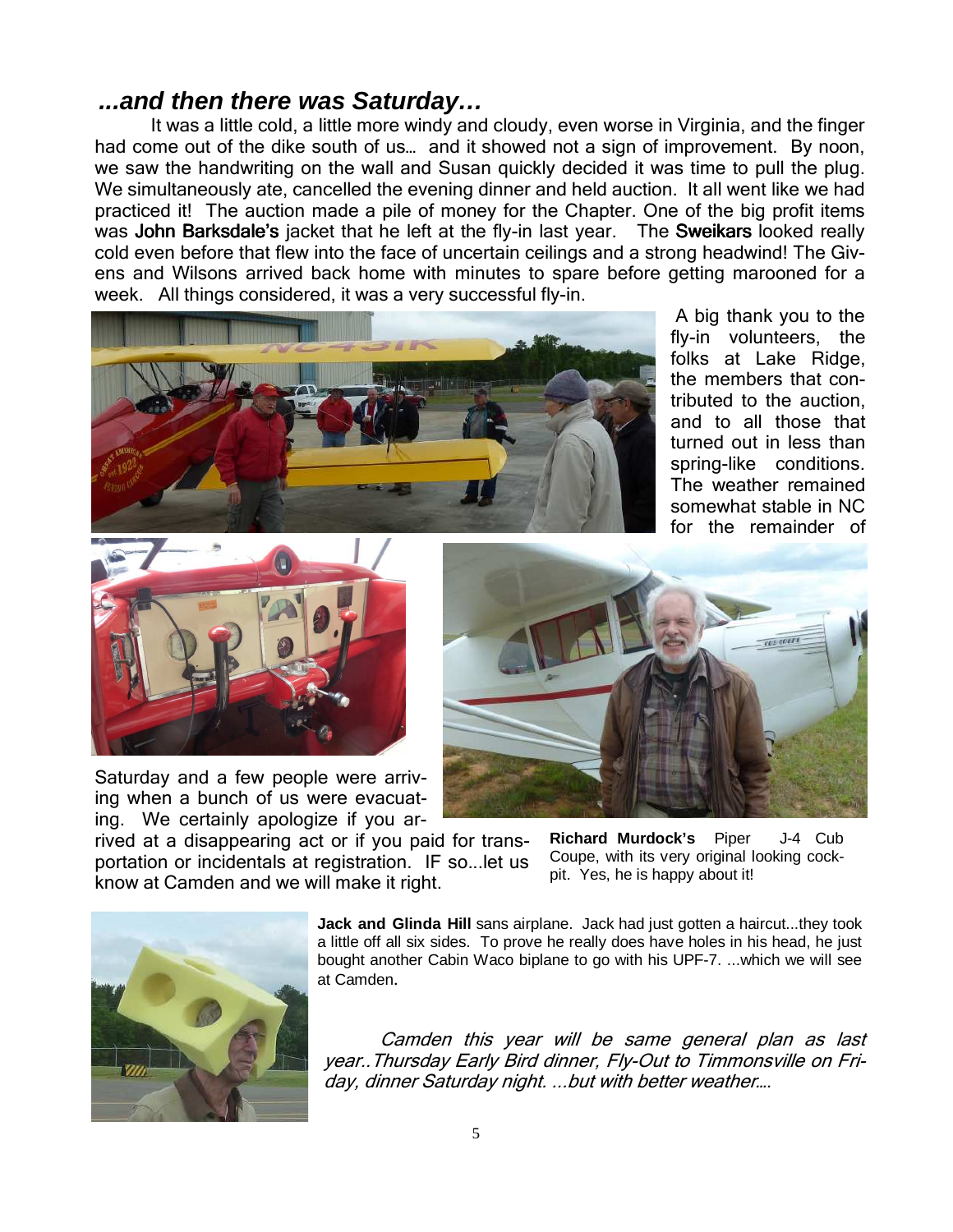## **Sunshine in Cross...for a change**

 The weather in Cross was just about opposite that of Roxboro. Sunshine and cooler May weather are blamed for the large crowd of airplanes and people at this year's Cross Cotillion. Grand Marshall and Greater Supreme was Claude Burkhead, II.





The Swift(s) arrived; nineteen people marshaled Chuck Fogle into a parking spot...

then we got to eat. The thirty sixth airplane arrived on Monday… so we ate more...then planned next year's Cotillion on the Saturday before Memorial Day. Be here...

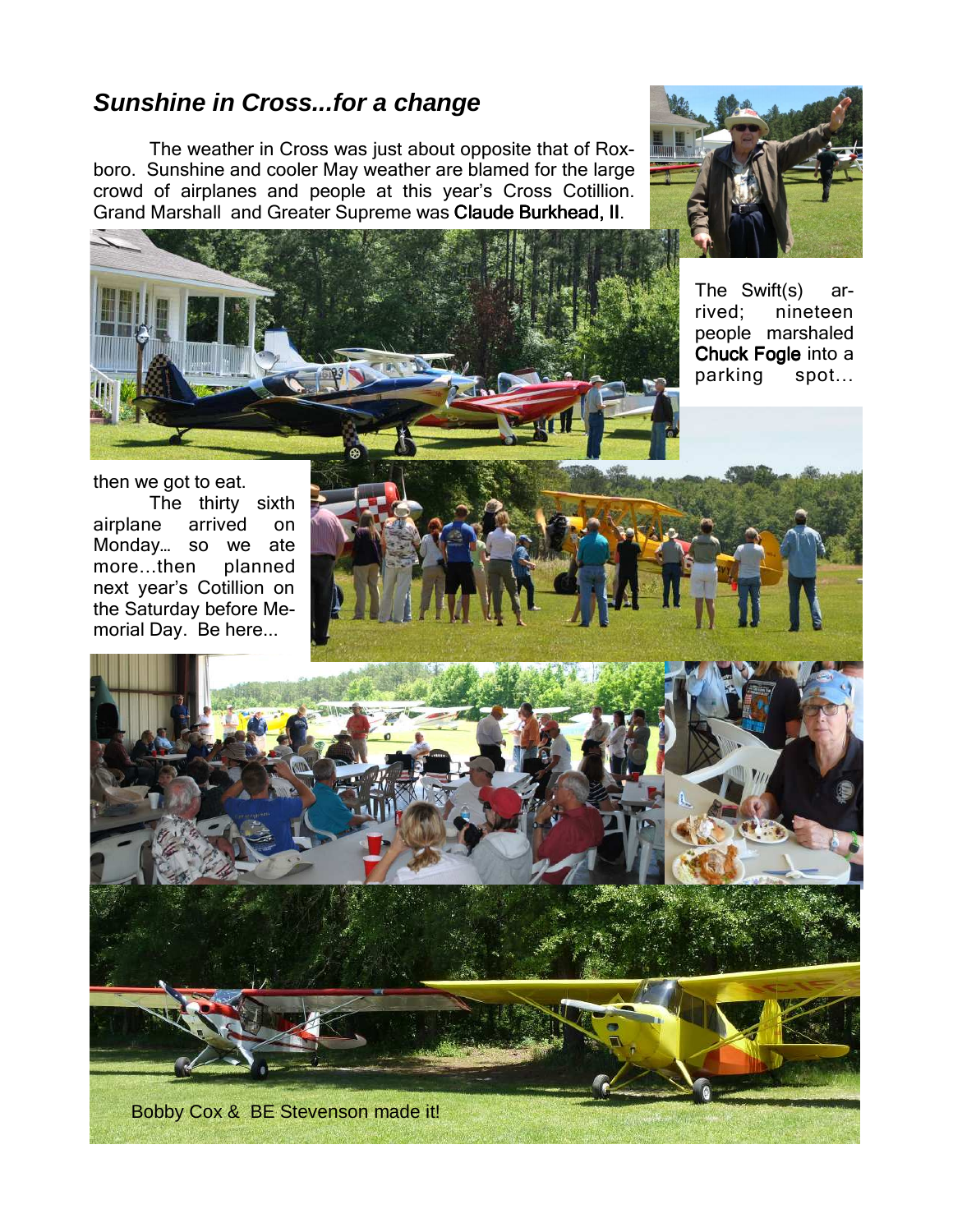## *2013 CALENDAR OF EVENTS*

site)

4-8 Sep Triple Tree Fly-In (Check their Web

3-6 Oct Fall Fly-In at Camden<br>26 Oct (Sat) Susan's Big Food Day Susan's Big Food Day (13NR)

 (Chapter Event Dates are fixed - No rain dates scheduled) Chapter Event Information: 843-753-7138 or Crosswindjim@homesc.com

# CHAPTER CONTACTS

President: Susan Dusenbury, 1374 Brook Cove Rd., Walnut Cove, NC 27052 336-591-3931 sr6Sue@ aol.com V President: John Barksdale, 4464 Village Highway, Lynchburg, VA 24504, 434-332-2722 JDBARKSDALE@AOL.COM Treasurer: Don Collins, P.O. Box 190, Summerfield, NC 27358, 336-404-0063, DONALDLCOLLINS@ BELLSOUTH.NET Secretary: Anita Givens, 13246 Low country Highway, Ruffin, SC 29475 843-893-7508 anita@lowcountry.com<br>Newsletter Jim Wilson, 1862 Poplar Hill Dr. Cross, SC 29436 843-753-7138, CrosswindJim@homesc.com Jim Wilson, 1862 Poplar Hill Dr. Cross, SC 29436 843-753-7138, CrosswindJim@homesc.com Membership: Gayle Crowder, 631 Sutton Rd, Madison, NC 27025 336-430-5014 gaylecrowder@gmail.com

Disclaimer-Antique Airways® is the official publication of Carolinas Virginia Antique Airplane Foundation,Inc.It is publ ished only as a medium of communication among our members. All material herein of a technical nature or listed events are for reference only and are not recommended or approved by the publisher, editor, or authors. Foundation Officers, Directors,or Members do not project or accept responsibility or liability for participation in any fly−In, function, or event, or use of any information contained in this Newsletter.

# MEMBERSHIP INFORMATION

To Join - Complete this Application and Send \$20.00/yr (Checks Payable to Carolinas Virginia Antique Airplane Foundation) to: Don Collins, P.O. Box 190, Summerfield, NC 27358 or Join for a Lifetime: Age 65/up -\$150, 64-45- \$350, 44-25 - \$550 Under 25 - \$750 What a deal!

| Name                                       | (Nickname)                         |
|--------------------------------------------|------------------------------------|
|                                            | EAA Member? EAA #<br>$Y \tN$ VAA # |
| Telephone/Email: ______________________    |                                    |
| Address                                    |                                    |
| Airplane(s)/Projects & N # (s)             |                                    |
| EMail Full Color Newsletter or snail mail? |                                    |